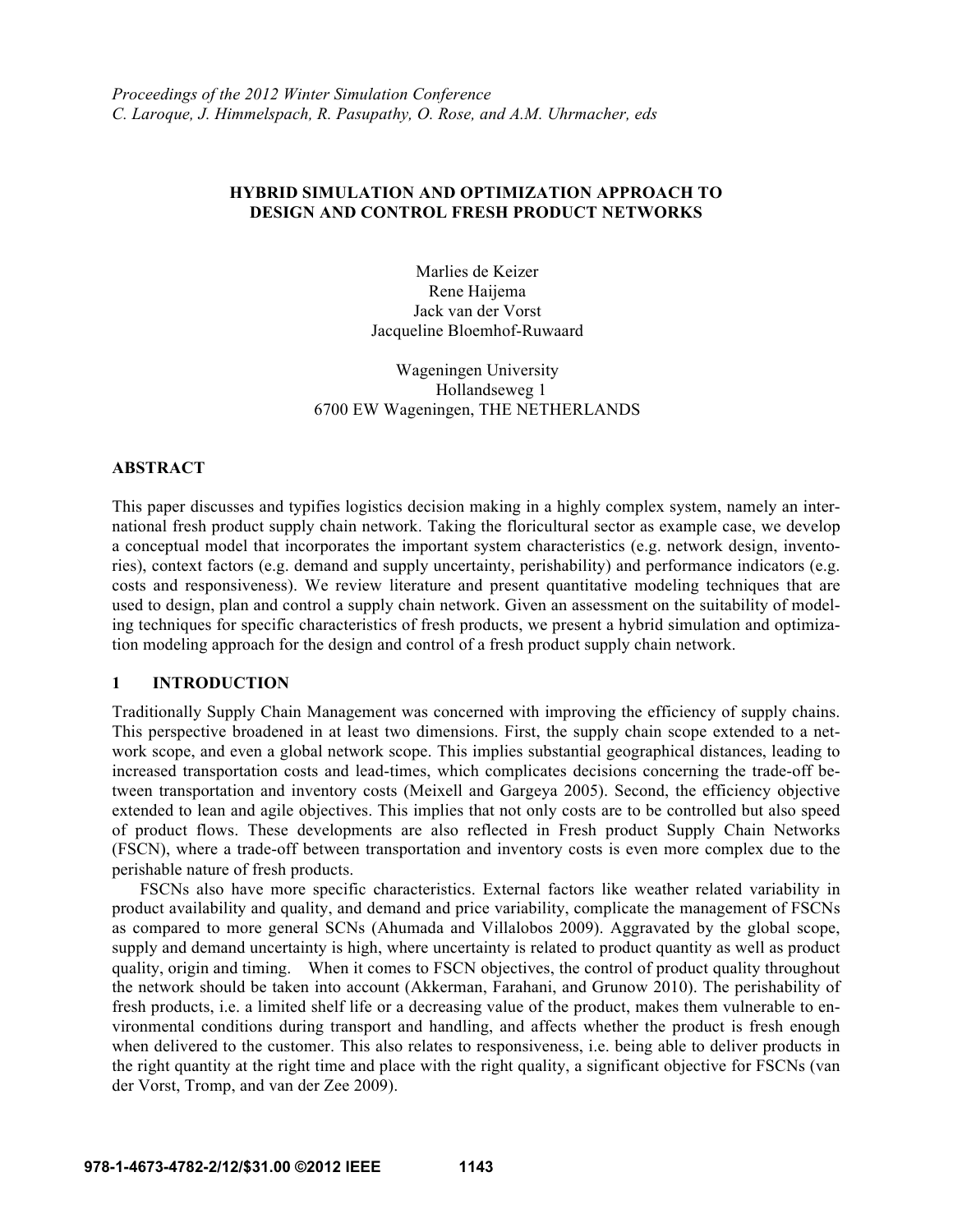The developments and characteristics for FSCNs on the one hand lead to a design issue, i.e. determining functions and location of facilities; and on the other hand to a control issue, i.e. managing product flows and stocks. When modeling these issues, one needs a stochastic approach to incorporate uncertainties and a dynamic approach to incorporate quality decay and responsiveness. Our aim is to determine and describe a suitable combined stochastic and dynamic modeling approach for designing and controlling a Fresh product Supply Chain Network.

 The remainder of this article is organized as follows. In the next section we will give a review of literature reviews in the field of quantitative modeling techniques with a Supply Chain Management perspective. Then we will describe the characteristics of an FSCN and construct a conceptual model for FSCN design and control. In this, the floricultural sector is taken as an example of a fresh product supply chain network to validate the conceptual model. Using the characteristic elements of the conceptual model we will judge the modeling techniques on their suitability to design and control a responsive FSCN, resulting in a hybrid simulation and optimization approach. At the end we will summarize our conceptual work and give an outlook on how we will materialize it in future research.

### **2 LITERATURE REVIEW**

The aim of our literature review is to get an overview of decision problems within and of quantitative modeling techniques used for FSCNs. Due to the limited number of reviews that specifically address FSCNs and quantitative modeling techniques, we broadened our search to Supply Chain Management (SCM). We restricted the search to reviews that are published in 2005 and later, so that we cover literature published in the last 20 years. We searched in Scopus using terms "supply chain management", "quantitative", "simulation", "operations research", "mathematical", "analytical" and "optimization". Based on a reference and citation analysis we created a collection of 18 reviews, of which 3 are FSCN reviews (Amorim et al. 2011; Ahumada and Villalobos 2009; Akkerman, Farahani, and Grunow 2010). As a summary, the years that the reviews cover (only shown for the last 20 years) and the journals they are published in are shown in Figure 1.



Figure 1: Overview of review papers on quantitative modeling in SCM

In the reviews we encountered different types of SCM problems at different decision levels being addressed with quantitative techniques. We differentiate the decision problems between design, control and integrated design and control. We mean by these categories:

• Design

Evaluation of different strategies like efficiency and agility; determining customer order decoupling points; supply chain network design: strategic decisions regarding the number and location of production facilities, the amount of capacity at each facility, the assignment of each market re-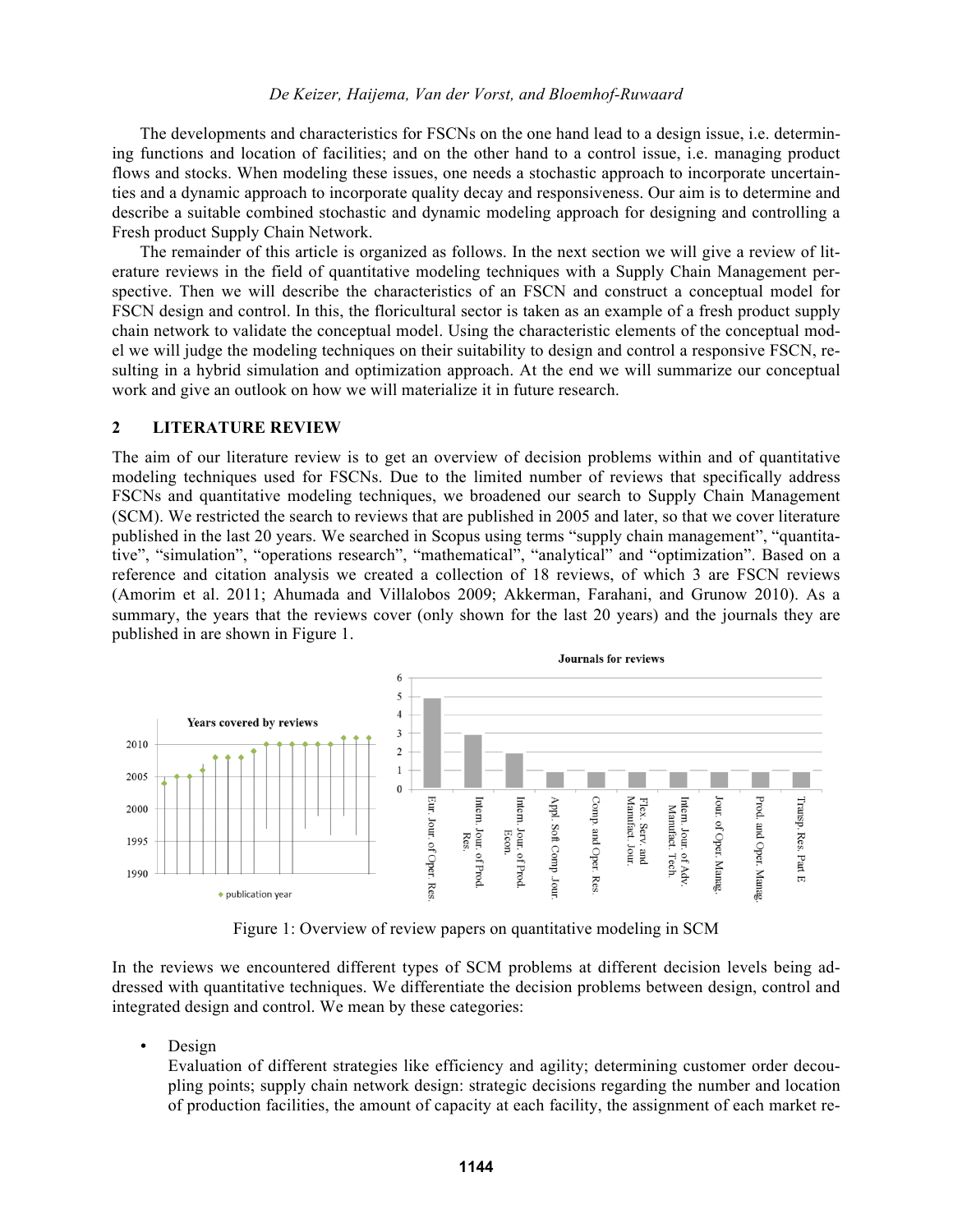gion to one or more locations, and supplier selection for sub-assemblies, components and materials (Chopra and Meindl 2007); coordination: analyzing decision making patterns and communication between individual actors (Chan and Chan 2009).

• Control

Supply chain planning: coordinated planning of individual actors in a way that optimizes the value of the overall supply chain (Kouvelis, Chambers, and Wang 2006); demand management: balances the customers' requirements with the capabilities of the supply chain, the process is not limited to forecasting, it includes synchronizing supply and demand, increasing flexibility, and reducing variability (Lambert, García-Dastugue, and Croxton 2005); inventory management: determining inventory policies (ordering, issuing, etc.) for raw materials, work in process, and finished goods (Chopra and Meindl 2007); production and distribution planning: planning problems in the production process (scheduling, lot sizing, assignment, etc.) and distribution process (vehicle routing, final goods replenishment, etc.) (Amorim et al. 2011).

• Design and control Jointly optimizing and analyzing design and control decisions, e.g. location-inventory problems or location-routing problems.

 Looking at the modeling techniques discussed in the reviews, we can make distinctions between optimization and simulation techniques, between static and dynamic techniques and between deterministic and stochastic techniques. Based on this we define seven categories (we want to asses different quantitative modeling techniques, so we do not incorporate algorithmic techniques like heuristics in our review, nor do we take into account data analysis techniques, numerical studies or techniques like Pareto fronts and game theory):

- Mathematical optimization: e.g. linear programming, mixed integer linear programming.
- Stochastic optimization: e.g. stochastic programming, robust programming.
- Dynamic optimization: e.g. dynamic programming, classic control theory.
- Stochastic dynamic optimization: e.g. stochastic dynamic programming, robust control theory, stochastic control theory.
- Static simulation (no distinction between deterministic and stochastic, most simulation techniques have similar deterministic and stochastic variants): e.g. Monte Carlo simulation.
- Dynamic simulation (no distinction between deterministic and stochastic, most simulation techniques have similar deterministic and stochastic variants): e.g. discrete event simulation, system dynamics, petri net simulation.
- Hybrid optimization and simulation: e.g. mixed integer linear programming and discrete event simulation, control theory and system dynamics.

 The obvious advantage of optimization is that it finds an optimal solution, but the downside of this is that the solution times increase exponentially in problem size. Moreover, variance and dynamics can only be handled to some extent. In contrast, simulation is very well suited to mimic dynamic systems and to incorporate stochastic elements, but a simulation will not give a decisive solution. It will give estimates for system indicators under certain system settings, with a risk that too much trust is put in these estimates.

 Using the categorizations of decision problems and quantitative techniques we can assess which combinations appear in the reviews. As a result we come to the overview as given in Table 1. It gives an indication for the suitability of problems and techniques, and possible research gaps.

 The major decision problem in the reviews is supply chain network design. This used to be focused on finding the optimal design in a deterministic setting, which explains the large contribution of mathematical modeling. However, simulating techniques are emerging to study the robustness and sensitivity of designs to dynamism in input parameters. Planning at individual links (i.e. scheduling, lot sizing, etc.) and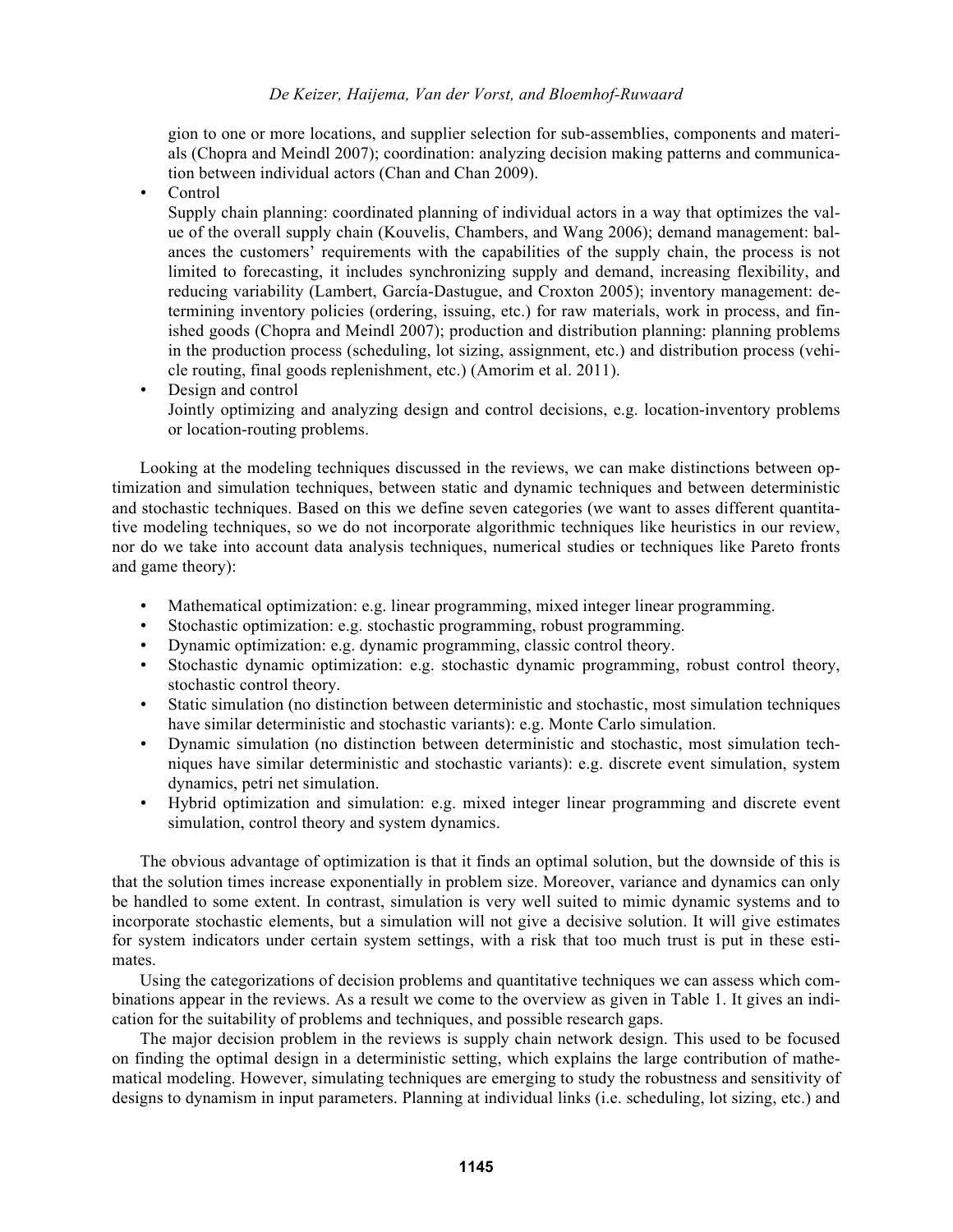in a supply chain perspective are also notable decision problems. Mathematical modeling is very well suited for planning in more isolated settings, but the complexity of coordinated planning makes that also simulating techniques are deployed. There are some reviews that mention integrated problems, like inventory-routing problems, but most of them are within the control category. There are only two reviews that mention problems that integrate design and control, for which the authors use mathematical optimization.

 Although not directly visible from Table 1, we can deduce that mathematical techniques are more concerned with design decisions, while simulating techniques are more concerned with control decisions. The dynamics of supply chain management especially come into view at the more detailed levels of control, which explains the use of techniques that can handle stochastic and dynamic systems. Subsequently, one would expect that the combination of design and control decisions would be tackled by a combination of mathematical and simulation techniques, but this does not show.

|                    |                                                 | <b>Decision problem</b>                                                                                                                                                                                                  |                                                                                                                                                                                                                      |                                                                                       |  |  |  |  |  |
|--------------------|-------------------------------------------------|--------------------------------------------------------------------------------------------------------------------------------------------------------------------------------------------------------------------------|----------------------------------------------------------------------------------------------------------------------------------------------------------------------------------------------------------------------|---------------------------------------------------------------------------------------|--|--|--|--|--|
|                    |                                                 | Design                                                                                                                                                                                                                   | <b>Design and control</b>                                                                                                                                                                                            |                                                                                       |  |  |  |  |  |
|                    | <b>Mathematical</b><br>optimization             | Gunasekaran and Ngai 2005;<br>Klibi, Martel, and Guitouni<br>2010; Naim and Gosling<br>2011; Meixell and Gargeya<br>2005; Kouvelis, Chambers,<br>and Wang 2006; Chan and<br><b>Chan 2009</b>                             | Stadtler 2005; Ahumada<br>and Villalobos 2009; Peidro<br>et al. 2008; Choi and Sethi<br>2010; Kouvelis, Chambers,<br>and Wang 2006; Amorim et<br>al. 2011; Akkerman,<br>Farahani, and Grunow 2010                    | Melo, Nickel, and<br>Saldanha-da-Gama 2009;<br>Akkerman, Farahani, and<br>Grunow 2010 |  |  |  |  |  |
|                    | <b>Stochastic</b><br>optimization               | Peidro et al. 2008; Ko,<br>Tiwari, and Mehnen 2010;<br>Kouvelis, Chambers, and<br>Wang 2006; Klibi, Martel,<br>and Guitouni 2010                                                                                         | Ahumada and Villalobos<br>2009; Peidro et al. 2008;<br>Ko, Tiwari, and Mehnen<br>2010                                                                                                                                |                                                                                       |  |  |  |  |  |
|                    | <b>Dynamic</b><br>optimization                  | Gunasekaran and Ngai 2005;<br>Arzu Akyuz and Erman Erkan<br>2009; Chan and Chan 2009                                                                                                                                     | Sarimveis et al. 2008;<br>Ahumada and Villalobos<br>2009; Choi and Sethi 2010;<br>Ko, Tiwari, and Mehnen<br>2010                                                                                                     |                                                                                       |  |  |  |  |  |
| Modeling technique | <b>Stochastic</b><br>dynamic<br>optimization    | Meixell and Gargeya 2005                                                                                                                                                                                                 | Sarimveis et al. 2008;<br>Ahumada and Villalobos<br>2009; Peidro et al. 2008;<br>Akkerman, Farahani, and<br>Grunow 2010                                                                                              |                                                                                       |  |  |  |  |  |
|                    | <b>Static</b><br>simulation                     | Jahangirian et al. 2010                                                                                                                                                                                                  | Jahangirian et al. 2010                                                                                                                                                                                              |                                                                                       |  |  |  |  |  |
|                    | <b>Dynamic</b><br>simulation                    | Gunasekaran and Ngai 2005;<br>Peidro et al. 2008; Naim and<br>Gosling 2011; Zhang, Lu, and<br>Wu 2011; Chan and Chan<br>2009; Choi and Sethi 2010;<br>Jahangirian et al. 2010;<br>Akkerman, Farahani, and<br>Grunow 2010 | Sarimveis et al. 2008;<br>Ahumada and Villalobos<br>2009; Peidro et al. 2008;<br>Zhang, Lu, and Wu 2011;<br>Kouvelis, Chambers, and<br>Wang 2006; Jahangirian et<br>al. 2010; Akkerman,<br>Farahani, and Grunow 2010 |                                                                                       |  |  |  |  |  |
|                    | <b>Hybrid</b><br>optimization and<br>simulation | Peidro et al. 2008; Arzu<br>Akyuz and Erman Erkan<br>2009; Jahangirian et al. 2010                                                                                                                                       | Peidro et al. 2008; Zhang,<br>Lu, and Wu 2011;<br>Jahangirian et al. 2010                                                                                                                                            |                                                                                       |  |  |  |  |  |

Table 1: SCM decision problems and quantitative modeling techniques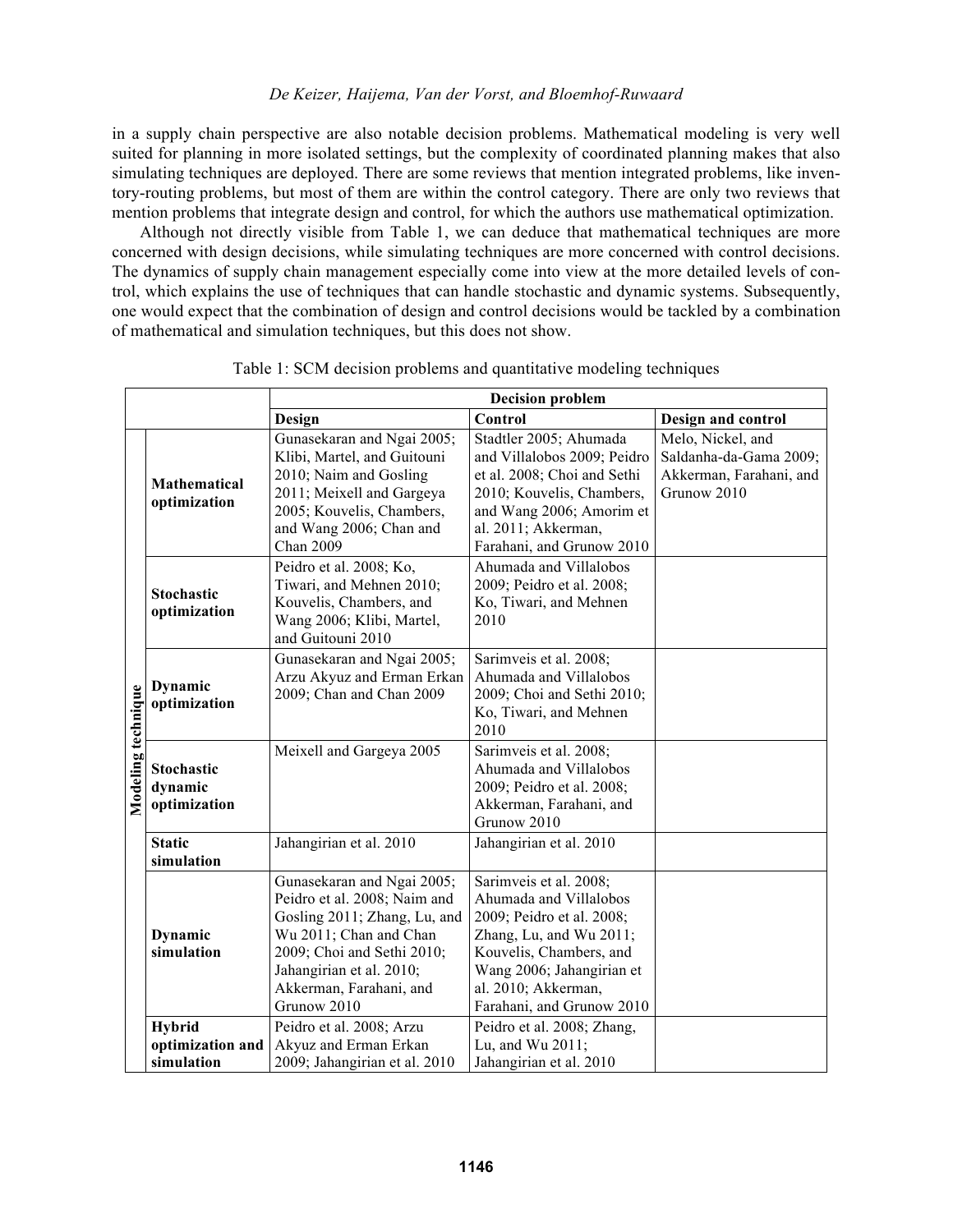In Table 2 we summarize suggestions for further research from the reviews. It reveals a difference in focus for the first two FSCN reviews and the more general SCN reviews. The special concern in fresh produce supply chains related to product quality and supply uncertainty has stimulated research on tracing products with RFID, gathering information on lead-time and product quality, and using this for dynamic control. This also calls for a need to incorporate perishability and quality decay modeling in network control. Another issue for FSCN is the integration of models. On the one hand, there is a need to extend the work on integrating production and distribution planning. On the other hand, there is a need to extend the incorporation of product quality decay modeling from network control to network design. More general SCN reviews especially mention different types of uncertainties (e.g. in customer demands, lead times and production fluctuations) to be taken into account in network control and design, thereby integrating or selecting the right uncertainties. Regarding objectives more emphasis should be given to a revenue perspective instead of a cost perspective and including responsiveness. The use of lead-time information for dynamic control is also suggested in SCN reviews. Concerning techniques especially hybrid modeling is mentioned, e.g. integrating petri nets with other tools, integrating soft computing with more practical algorithms, combining analytical modeling with simulation, etc. Jahangirian et al. (2010) argue that this popularity can be attributed to the need for models that can cover the mutual impacts of different organization parts with different structures.

|                 |                                                            | 201<br>Amorim et al. | 2010<br>Grunow<br>$\overline{a}$<br>Farahani,<br>Akkerman, | 2009<br>Ahumada and Villalobos | 201<br>Zhang, Lu, and Wu | Peidro et al. 2008 | Chan and Chan 2009 | Gunasekaran and Ngai 2005 | 2009<br>Melo, Nickel, and Saldanha-da-Gama | 2010<br>Klibi, Martel, and Guitouni | Meixell and Gargeya 2005 | Naim and Gosling 201 | 2009<br>Arzu Akyuz and Erman Erkan | Choi and Sethi 2010 | 2010<br>Tiwari, and Mehnen<br>Ko, | 2008<br>Sarimveis et al. | 2006<br>ang<br>Kouvelis, Chambers, and W | Jahangirian et al. 2010 | Stadtler 2005 |
|-----------------|------------------------------------------------------------|----------------------|------------------------------------------------------------|--------------------------------|--------------------------|--------------------|--------------------|---------------------------|--------------------------------------------|-------------------------------------|--------------------------|----------------------|------------------------------------|---------------------|-----------------------------------|--------------------------|------------------------------------------|-------------------------|---------------|
| Network design  | Incorporating uncertainty                                  |                      |                                                            |                                | $\mathbf X$              | $\mathbf X$        | $\mathbf X$        | $\mathbf X$               | $\mathbf X$                                | $\mathbf X$                         |                          |                      |                                    |                     |                                   |                          |                                          |                         |               |
|                 | Incorporating perishability                                |                      |                                                            |                                |                          |                    |                    |                           |                                            |                                     |                          |                      |                                    |                     |                                   |                          |                                          |                         |               |
| Network control | Incorporating uncertainty                                  |                      |                                                            |                                | $\mathbf X$              | $\mathbf x$        |                    |                           |                                            |                                     |                          |                      |                                    |                     |                                   |                          |                                          |                         |               |
|                 | Incorporating perishability                                | $\mathbf X$          | $\mathbf X$                                                | $\mathbf X$                    |                          |                    |                    |                           |                                            |                                     |                          |                      |                                    |                     |                                   |                          |                                          |                         |               |
|                 | Using lead time information<br>for dynamic control         |                      |                                                            |                                |                          |                    |                    | X                         |                                            |                                     |                          |                      |                                    | X                   | $\mathbf X$                       | X                        | $\mathbf{X}$                             |                         |               |
|                 | Using product quality infor-<br>mation for dynamic control | $\mathbf X$          | $\mathbf X$                                                |                                |                          |                    |                    |                           |                                            |                                     |                          |                      |                                    |                     |                                   |                          |                                          |                         |               |
| Integration     | Within network control                                     | $\mathbf X$          |                                                            | $\mathbf x$                    |                          |                    |                    |                           |                                            |                                     |                          |                      |                                    |                     |                                   |                          |                                          |                         |               |
|                 | Network design and control                                 |                      | X                                                          |                                |                          |                    |                    |                           | $\mathbf X$                                |                                     |                          |                      |                                    |                     |                                   |                          |                                          |                         |               |
| Objective       | Costs                                                      |                      |                                                            |                                |                          |                    |                    |                           | $\mathbf X$                                | $\mathbf X$                         | $\mathbf X$              | $\mathbf X$          | $\mathbf X$                        |                     |                                   |                          |                                          |                         |               |
|                 | Responsiveness                                             |                      |                                                            |                                |                          |                    |                    |                           |                                            | $\mathbf x$                         |                          | $\mathbf X$          | $\mathbf X$                        | $\mathbf{X}$        |                                   |                          |                                          |                         |               |
|                 | Product quality                                            | X                    |                                                            |                                |                          |                    |                    |                           |                                            |                                     |                          | $\mathbf X$          |                                    |                     |                                   |                          |                                          |                         |               |
| Hybrid modeling |                                                            |                      |                                                            |                                | $\mathbf X$              | $\mathbf X$        | $\mathbf X$        |                           |                                            |                                     |                          |                      |                                    |                     | $\mathbf X$                       |                          |                                          | $\mathbf X$             |               |

Table 2: Suggestions for further research from reviews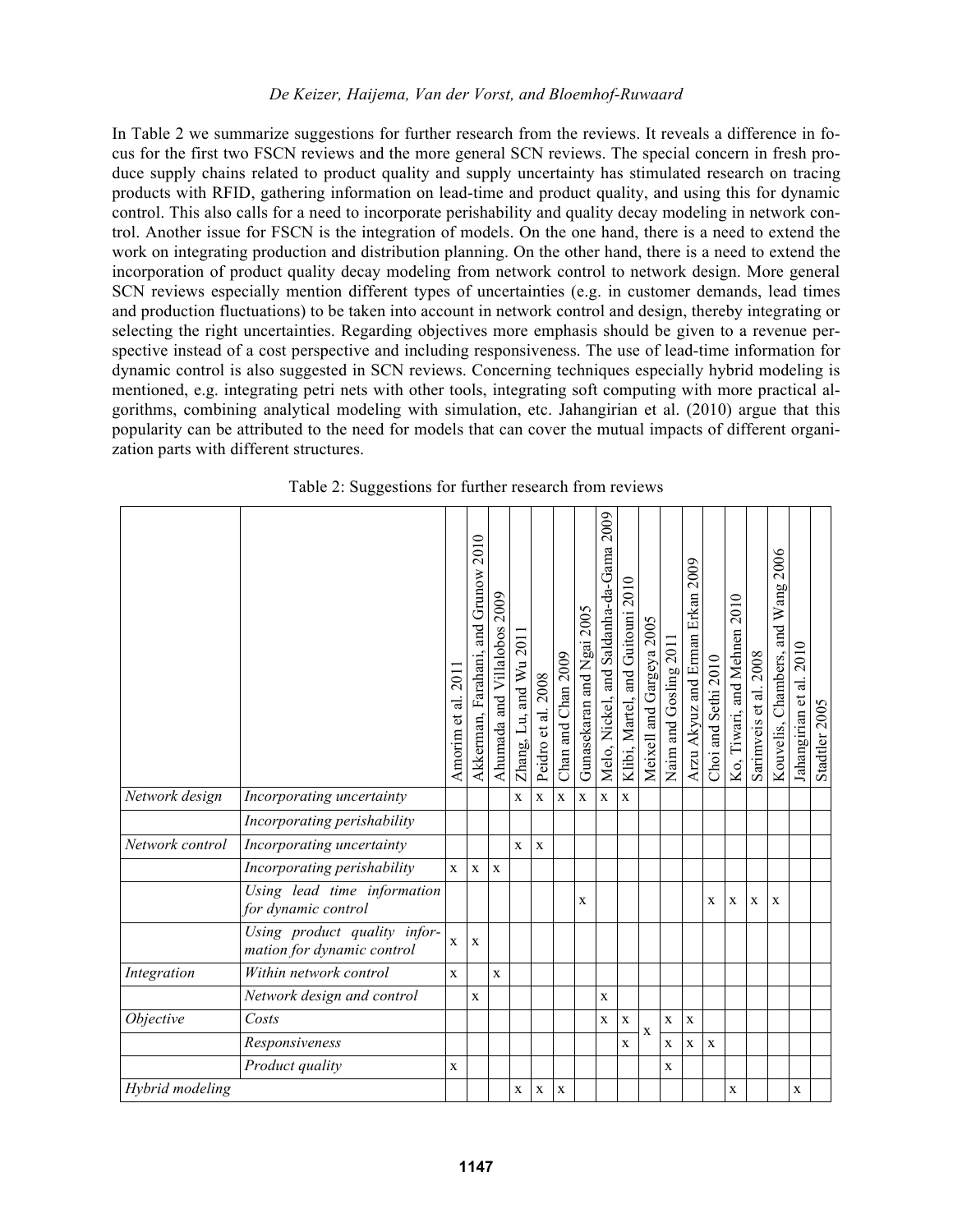# **2.1 Conceptual Model**

When shifting from a traditional supply chain to a virtual responsive supply chain, supply chain network reconfiguration or redesign is a notable issue (Ho, Au, and Newton 2003). In Figure 2 we depict our conceptual model to point out the concepts that we are considering in this matter. A critical part are the facility location decisions (Melo, Nickel, and Saldanha-da-Gama 2009), and related to this the decision of which flows to allocate to which facilities. It creates a blueprint for a hub network and can be used to determine the position of the Customer Order Decoupling Point (CODP), which is the point that separates 'the part of the organization oriented towards customer orders from the part of the organization based on planning' (Hoekstra and Romme 1992). The CODP should be determined for every product-market combination, hence a supply chain can have multiple CODPs, which induce the process allocation (i.e. where to execute which activity). The part of the organization that is based on planning, i.e. upstream the CODP, is characterized by make-to-stock processing which creates inventories that prepare the supply chain for fluctuations in demand or supply. Facilitated by new conditioning technologies it will be possible to allocate inventories for fresh products to strategic locations within the network. Although the primary concern of FSCNs is to deliver good quality products, there is always a trade-off between costs/efficiency and product quality.



Figure 2: Conceptual model of FSCN design and control concepts

The characteristic demand and supply uncertainties of FSCNs can be taken into account at a high level in strategic design decisions, but especially the operational consequences for network control are of interest. When demand and supply get revealed the products flow through the network, undergoing processes on their routes from grower to outlet, while increasing and decreasing inventories. But what happens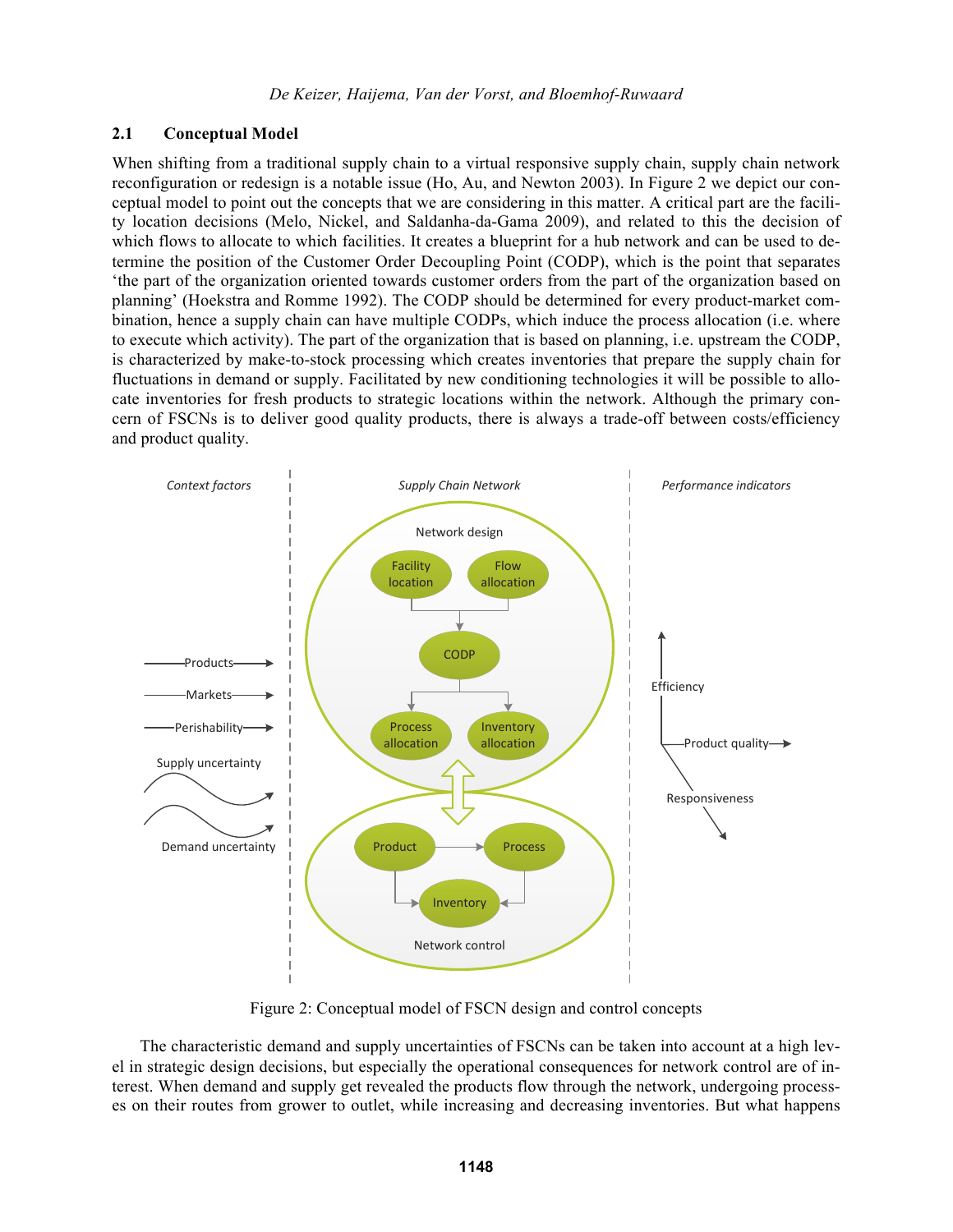with product flows when supply is disrupted? Or when stocked products go bad? Also, when supply and demand uncertainty increases, flows tend to get smaller and more diverse. It creates a need for the supply chain network to be responsive (Reichhart and Holweg 2007), which we denote as being able to accurately respond to a customer order and deliver the right product in the right quantity at the right time and place.

It is clear that, for fresh products, perishability and the trade-off between responsiveness, efficiency and product quality is to be regarded in network design and control.

## **2.2 Floricultural Sector**

To underpin our conceptual work we analyzed the floricultural supply chain network. This network delivers two types of products, i.e. potted plants and cut flowers, to two types of markets, i.e. a specialized channel denoted as detail (e.g. flower shop, market), and an unspecialized channel denoted as retail (e.g. supermarket, construction market). Virtual stores are still very rare in floriculture and therefore they are not considered in our analysis for now.

 An overview of differences between cut flowers and potted plants is given in Table 3. The sourcing areas for example are much more global for cut flowers than for potted plants, effecting the location of facilities. Furthermore, cut flowers are combined into a bouquet, which puts demands on the processes executed at facilities. The overview also shows that there are different types and levels of perishability. This can have different influences on the possible locations, the distances between the locations, the opportunities for flow, process and inventory allocation, etc.

 The most important market characteristics that influence the network design and control are listed in Table 4. Different sales channels have different characteristics and requirements, e.g. (1) there is a large amount of specialized flower shops that carry a large variety of products as opposed to the small amount of construction markets that offer a limited variety; (2) retail orders large amounts well in advance while street markets want to order few products today for today's selling; (3) flower shops demand a high quality product and supermarkets want to be able to guarantee a vase life of seven days. These examples show the importance of the location of facilities in relation to the location of outlets, the inventory that is held at the facilities, the processes that customize the products to outlet demand, etc.

|                           | <b>Cut flowers</b>                                                                                                                                                                             | <b>Potted plants</b>                                                           |  |  |  |  |
|---------------------------|------------------------------------------------------------------------------------------------------------------------------------------------------------------------------------------------|--------------------------------------------------------------------------------|--|--|--|--|
| Sourcing                  | Global: Netherlands, Israel, Kenya, South-<br>Africa, Colombia, Spain                                                                                                                          | European: Denmark, Belgium, USA, France<br>Upcoming: Poland, East-Germany      |  |  |  |  |
| Sales market              | European: Germany, United Kingdom,<br>France, Italy, Belgium                                                                                                                                   | European (local-for-local): Germany,<br>France, Italy, United Kingdom, Belgium |  |  |  |  |
| Key sales channel         | Detail                                                                                                                                                                                         | Retail                                                                         |  |  |  |  |
| Type of product           | Compound product (bouquet)                                                                                                                                                                     | Single product                                                                 |  |  |  |  |
| Perishability             | Lose 15% of value per day                                                                                                                                                                      | Under optimal conditions almost non-<br>perishable                             |  |  |  |  |
| $Quality$ attribute $(s)$ | Vase life: time between production and<br>packaging of the product and the point at<br>which it becomes unacceptable under de-<br>fined environmental conditions (Luning and<br>Marcelis 2009) | Height, number of stems per pot, number<br>flowers per stem, etc.              |  |  |  |  |
| Key trade mechanism       | Auction clock                                                                                                                                                                                  | Direct trade                                                                   |  |  |  |  |
| Network type              | Supply driven                                                                                                                                                                                  | Demand driven                                                                  |  |  |  |  |

Table 3: Characteristics for different product types

 Due to the strong clutch of commerce and logistics in the floricultural sector, a lot of the products that go into Europe flow through the market places in the Netherlands. With virtualization physical flows can be decoupled from information and commercial flows (DAVINC3I 2010), which creates new opportuni-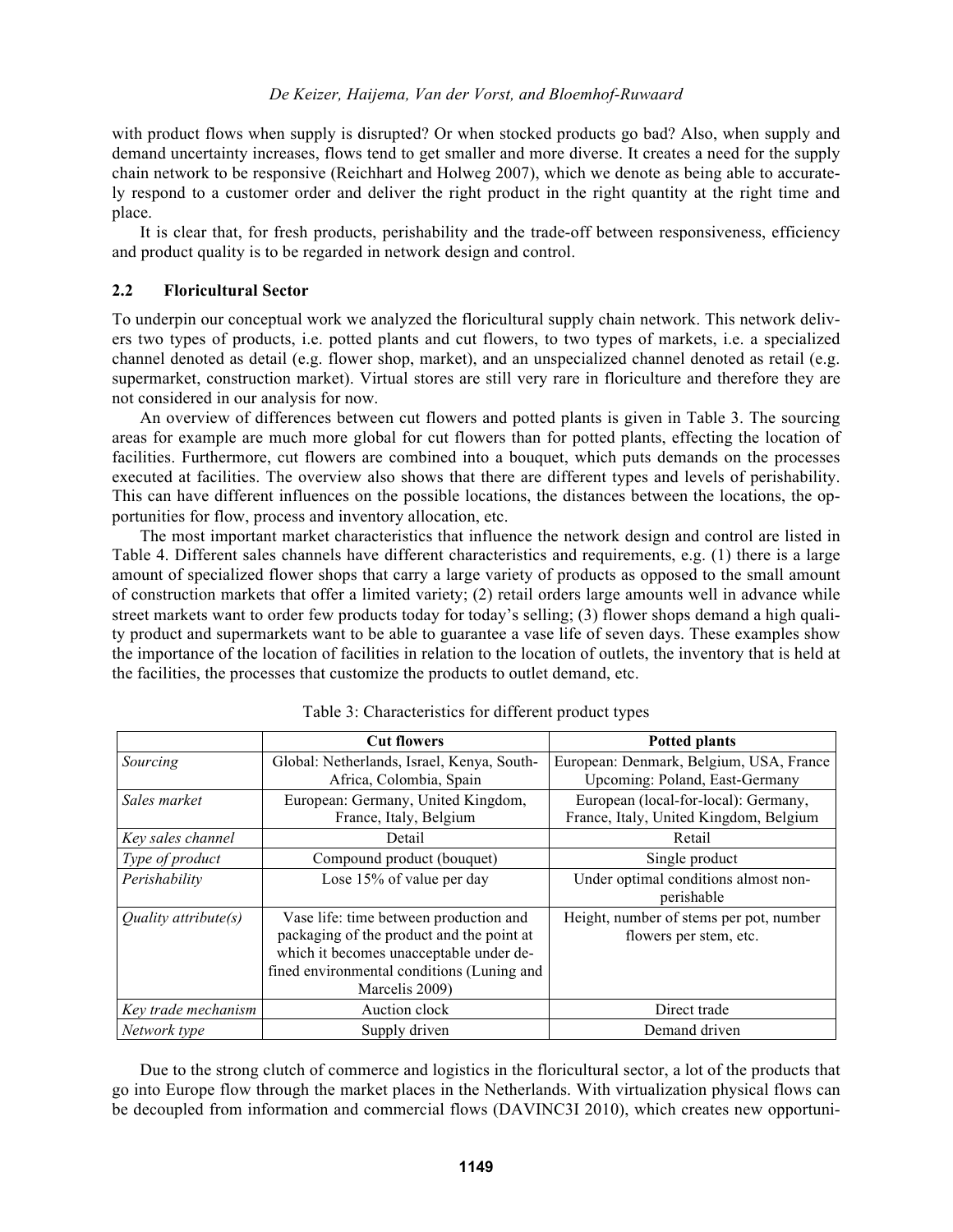ties for designing and controlling the network. It implies that internationally sourced flowers and plants can flow through a logistics network which expands the current Dutch network into Europe leading to a responsive supply chain delivering high quality products to differentiated market segments.

 Another development is the use of conditioned containers within the floricultural supply chain network, especially in sea transport. Inside these reefer containers one can control environmental conditions and hence control deterioration of flowers and plants transported and stored in them. It entails that it is still possible to deliver good quality products with prolonged logistical activities. It allows for larger leadtime and flexibility of logistical activities in the supply chain, which again creates new opportunities for designing and controlling the network.

|                                                                  | <b>Detail</b> | Retail          |
|------------------------------------------------------------------|---------------|-----------------|
| Number of shops                                                  | Large         | Small           |
| Product variety                                                  | Large         | Limited         |
| Type of product                                                  | Specialized   | Mass-customized |
| Order size                                                       | Small         | Large           |
| Order lead time (time between<br>placing and receiving an order) | Day           | Week(s)         |
| Quality                                                          | High          | Guaranteed      |

Table 4: Characteristics and requirements for different sales channels

## **3 HYBRID SIMULATION AND OPTIMIZATION APPROACH**

The conceptual model presented in section 2.1 shows that we are looking at a network design problem in combination with a network control problem. Generally, a network design problem can be very well tackled by mathematical optimization, as can be seen in the modeling overview of section 2. In this, dynamic and stochastic elements, like perishability and demand and supply uncertainty, can only be incorporated at a long time scale and a rough product flow level. And even then it will complicate the problem hugely. The network control problem is in itself already a complex dynamic system due to different sources, markets and products demanding different processes. Incorporating perishability and supply and demand uncertainty at this operational level further increases the stochastic and dynamic nature of the network control. Especially evaluating the responsiveness of an FSCN and keeping track of product quality throughout the FSCN asks for techniques that can handle dynamic elements on a small time scale and detailed product level. Simulation is well suited for these dynamics. Finally, as a multi-objective goal the trade-off between efficiency, product quality and responsiveness complicates the design and control.

 Combining the advantages of both mathematical optimization and simulation we propose a hybrid approach for the integrated network design and control problem. In Figure 3 we depict the main structure of our hybrid simulation and optimization approach.

- 1. The starting point is a scenario, which describes the setting for the supply chain network, i.e. products and markets, supply and demand uncertainties, perishability aspects li006Be environmental conditions during transport and handling, etc.; and the parameters for the supply chain network, i.e. transport and location costs, and product quality and responsiveness requirements.
- 2. The scenario is fed into the network design module, which mathematically determines the location of facilities and allocation of product flows, processes and inventories. The aim of this module is to design an optimal network with respect to costs and with imposed restrictions for product quality and responsiveness requirements on a high abstract level.
- 3. The design is then passed to the network evaluation module, which is a discrete event simulation that mimics the course of events in logistics.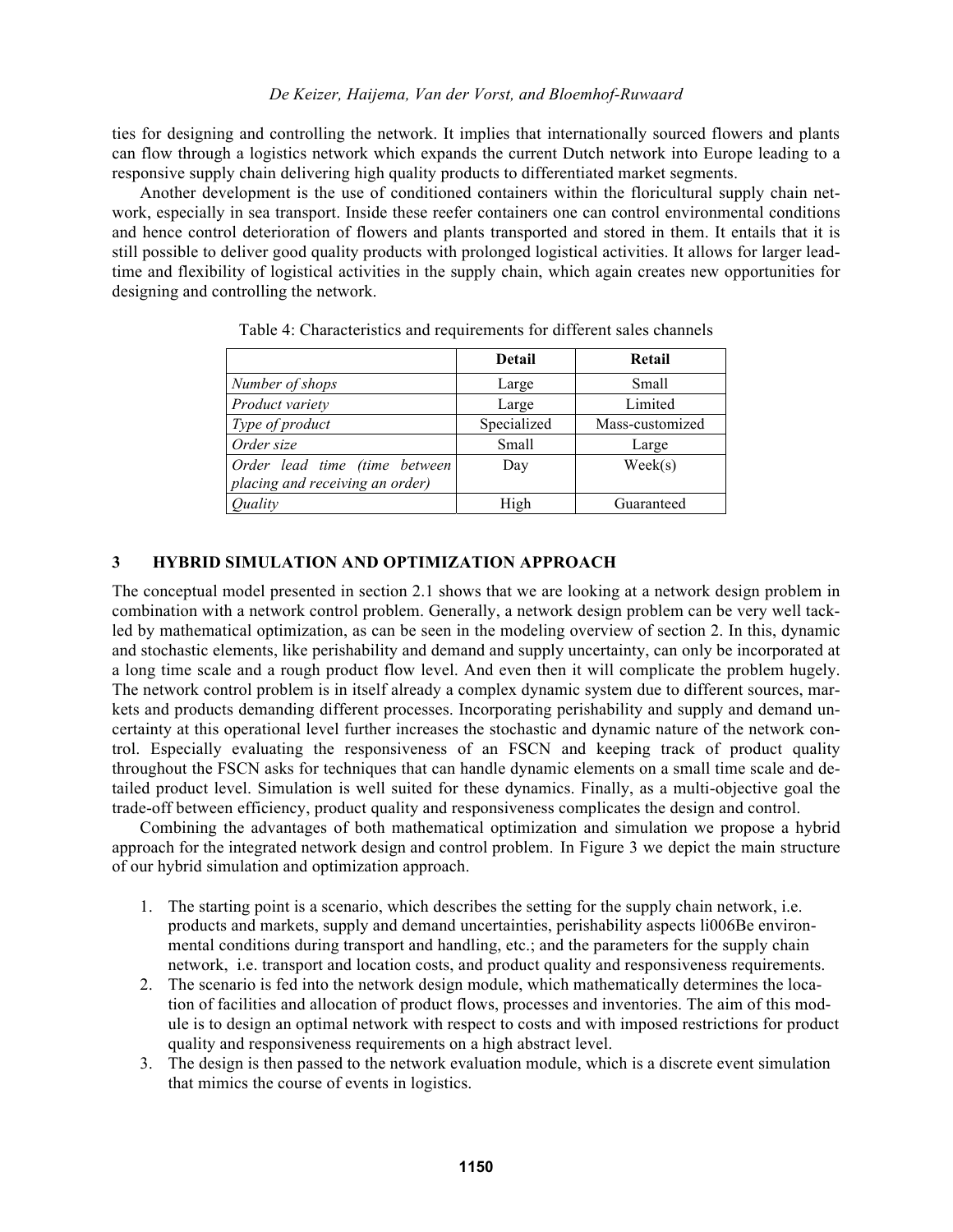- 4. A local search loop is used to find the optimal operational design in the neighbourhood of the initial design.
- 5. The simulation subsequently uses different network control modules, e.g. for inventory or transport. The aim of the control modules is to determine control actions, which can be done by simple decision rules or sophisticated (optimization) models. The simulation invokes the product decay module to determine product quality based on environmental conditions.
- 6. The overall aim of the simulation is to evaluate the network design and control on costs, responsiveness and product quality on a detailed level.
- 7. Information gathered with the evaluation module is looped back to the scenario generation module. Based on the evaluation, the scenario generation module will set up a new scenario with updated parameters which starts a new iteration of design and control optimization.
- 8. The iterations are continued until a stopping criterion is reached.
- Simulation
- O Optimization
- Begin/end



Figure 3: Hybrid simulation and optimization approach

We have chosen a modular approach to allow us to easily add and upgrade modules. A network design module and a product decay module are already available.

## **4 CONCLUSION AND FURTHER RESEARCH**

In this paper we presented a hybrid simulation and optimization approach for solving a design and control problem in Fresh product Supply Chain Networks (FSCNs). The approach is based on a literature study of 17 papers which review quantitative modeling of SCM decision problems, and on a conceptual model of FSCN design and control concepts. The conceptual model takes into account requirements that are specific to FSCNs. That is, perishability of fresh products demands a responsive network that operates efficiently while maintaining product quality as much as possible.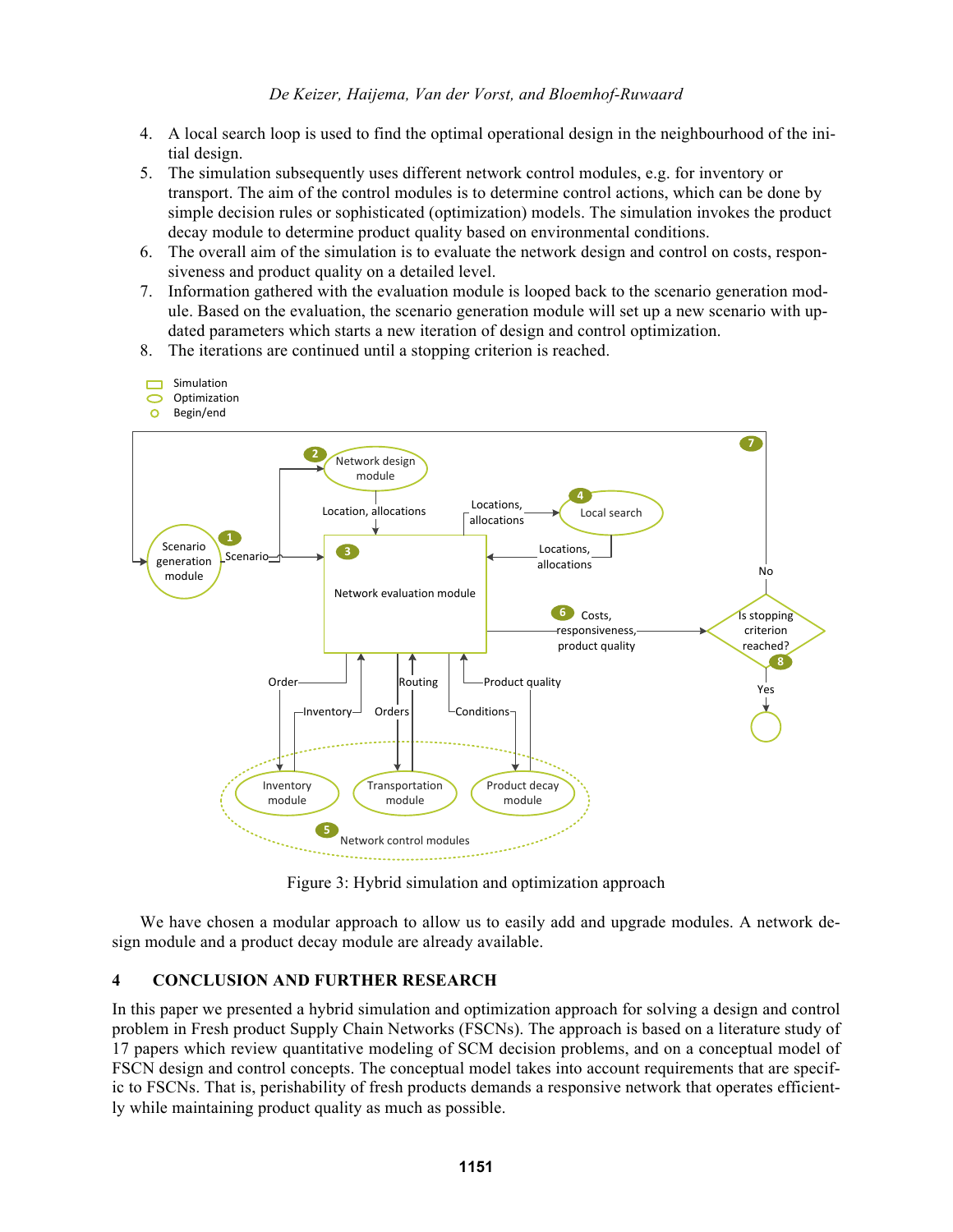From the literature study we conclude that a hybrid optimization and simulation approach for an integrated design and control problem fills a research gap (see Table 1). Although hybrid approaches are found in some reviews and integrated design and control problems are found in (Melo, Nickel, and Saldanha-da-Gama 2009), none of the reviews reports on solving an integrated problem by a hybrid approach. Hybrid approaches are used for problems with characteristics given in the conceptual model, e.g. a few papers take into account both supply and demand uncertainty (Peidro et al. 2008), or use a multiobjective approach (Zhang, Lu, and Wu 2011). However, no papers are reported in the reviews that describe a hybrid approach which takes into account perishability. There is a need, and a challenge, to incorporate the deterioration of product quality in both design and control models. Simulation is a powerful technique to model detailed product characteristics as well as logistical control processes. Optimization techniques are able to produce new network scenarios and to optimize the flow of products throughout the network. A hybrid approach combining simulation and optimization is a promising research direction.

 The conceptual model in section 2.1 has been illustrated using the floricultural sector. In further research we will implement the hybrid simulation and optimization approach and set up a floricultural case study to test the hybrid approach and to analyze different supply chain network designs and controls and their effects on efficiency, responsiveness and product quality.

### **REFERENCES**

- Ahumada, O., and J. R. Villalobos. 2009. "Application of planning models in the agri-food supply chain: A review." *European Journal of Operational Research* 196:1-20.
- Akkerman, R., P. Farahani, and M. Grunow. 2010. "Quality, safety and sustainability in food distribution: a review of quantitative operations management approaches and challenges." *Or Spectrum* 32: 863- 904.
- Amorim, P., H. Meyr, C. Almeder, and B. Almada-Lobo. 2011. "Managing perishability in productiondistribution planning: a discussion and review." *Flexible Services and Manufacturing Journal* 20:1- 25.
- Arzu Akyuz, G., and T. Erman Erkan. 2009. "Supply chain performance measurement: a literature review." *International Journal of Production Research* 48:5137-5155.
- Chan, H. K., and F. T. S. Chan. 2009. "A review of coordination studies in the context of supply chain dynamics." *International Journal of Production Research* 48:2793-2819.
- Choi, T.-M., and S. Sethi. 2010. "Innovative quick response programs: A review." *International Journal of Production Economics* 127:1-12.
- Chopra, S., and P. Meindl. 2007. *Supply chain management: strategy, planning and operation*. Upper Saddle River, NJ: Pearson/Prentice Hall.
- DAVINC3I. 2010. "Dinalog full proposal." Dinalog.
- Gunasekaran, A., and E. W. T. Ngai. 2005. "Build-to-order supply chain management: a literature review and framework for development." *Journal of Operations Management* 23:423-451.
- Ho, D. C. K., K. F. Au, and E. Newton. 2003. "The process and consequences of supply chain virtualization." *Industrial Management & Data Systems* 103:423-433.
- Hoekstra, S., and J. Romme. 1992. *Integral logistic structures: developing customer-oriented goods flow*. Londen, UK: McGraw-Hill.
- Jahangirian, M., T. Eldabi, A. Naseer, L. K. Stergioulas, and T. Young. 2010. "Simulation in manufacturing and business: A review." *European Journal of Operational Research* 203: 1-13.
- Klibi, W., A. Martel, and A. Guitouni. 2010. "The design of robust value-creating supply chain networks: A critical review." *European Journal of Operational Research* 203:283-293.
- Ko, M., A. Tiwari, and J. Mehnen. 2010. "A review of soft computing applications in supply chain management." *Applied Soft Computing* 10:661-674.
- Kouvelis, P., C. Chambers, and H. Wang. 2006. "Supply Chain Management Research and Production and Operations Management: Review, Trends, and Opportunities." *Production and Operations Management* 15:449-469.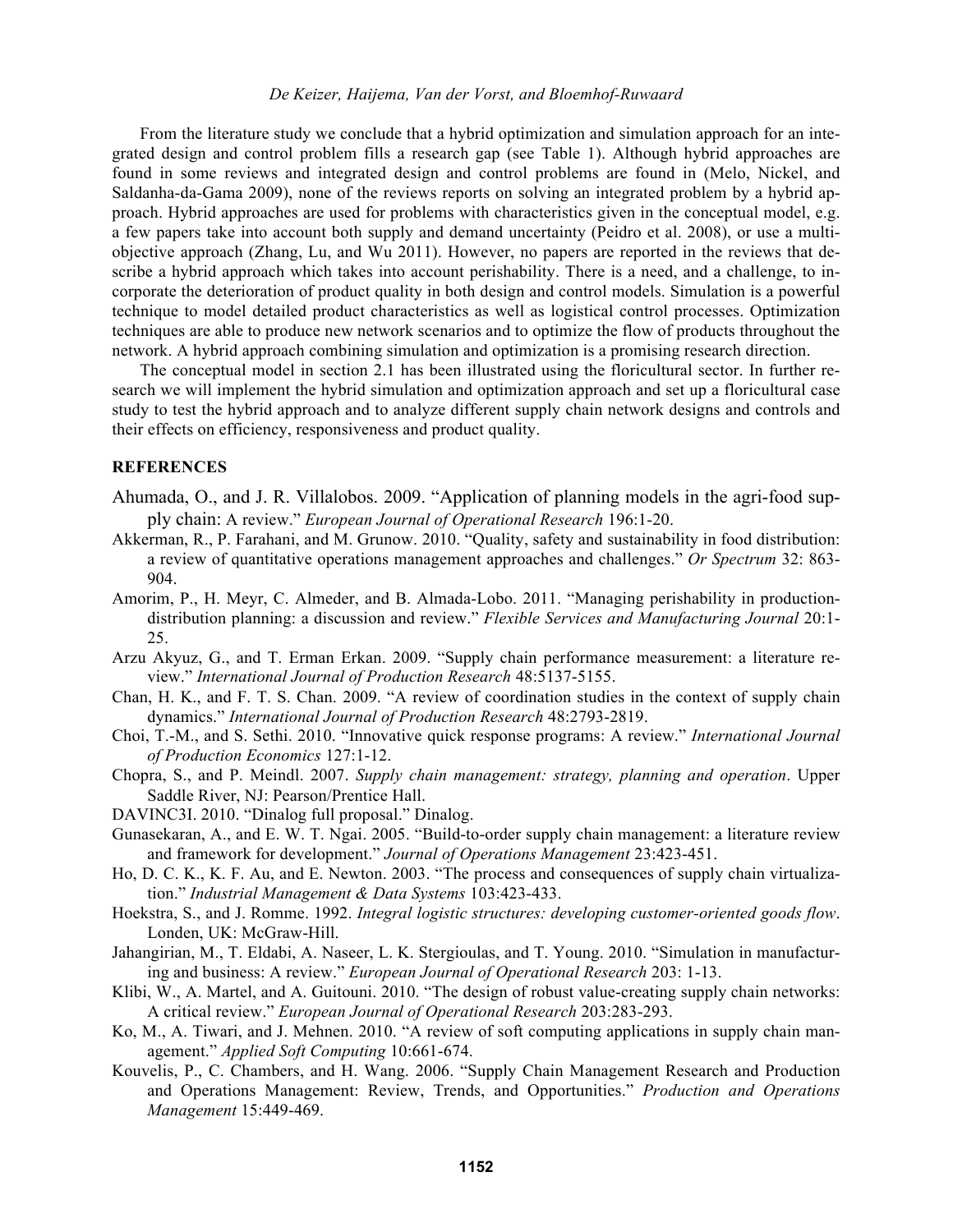- Lambert, D. M., S. J. García-Dastugue, and K. L. Croxton. 2005. "An Evaluation of Proces-Oriented Supply Chain Management Frameworks." *Journal of Business Logistics* 26:25-51.
- Luning, P. A., and W.J. Marcelis. 2009. *Food quality management: technological and managerial principles and practices*. Wageningen: Wageningen Academic Publishers.
- Meixell, M. J., and V. B. Gargeya. 2005. "Global supply chain design: A literature review and critique." *Transportation Research Part E: Logistics and Transportation Review* 41:531-550.
- Melo, M. T., S. Nickel, and F. Saldanha-da-Gama. 2009. "Facility location and supply chain management – A review." *European Journal of Operational Research* 196:401-412.
- Naim, M. M., and J. Gosling. 2011. "On leanness, agility and leagile supply chains." *International Journal of Production Economics* 131:342-354.
- Peidro, D., J. M., R. Poler, and F.-C. Lario. 2008. "Quantitative models for supply chain planning under uncertainty: a review." *The International Journal of Advanced Manufacturing Technology* 43:400- 420.
- Reichhart, A., and M. Holweg. 2007. "Creating the customer-responsive supply chain: a reconciliation of concepts." *International Journal of Operations & Production Management* 27:1144-1172.
- Sarimveis, H., P. Patrinos, C. D. Tarantilis, and C. T. Kiranoudis. 2008. "Dynamic modeling and control of supply chain systems: A review." *Computers & Operations Research* 35:3530-3561.
- Stadtler, H. 2005. "Supply chain management and advanced planning––basics, overview and challenges." *European Journal of Operational Research* 163:575-588.
- van der Vorst, J., S.-O. Tromp, and D.-J. van der Zee. 2009. "Simulation modelling for food supply chain redesign; integrated decision making on product quality, sustainability and logistics." *International Journal of Production Research* 47:6611-6631.
- Zhang, X., Q. Lu, and T. Wu. 2011. "Petri-net based applications for supply chain management: an overview." *International Journal of Production Research* 49:3939-3961.

### **AUTHOR BIOGRAPHIES**

**MARLIES DE KEIZER** is a PhD student at the Operations Research and Logistics group at Wageningen University. Her main research interest is in simulation and operations research. She graduated in Operations Research (cum laude) at Tilburg University, after which she worked at the interface of science and practice for several years. Her email address is Marlies.deKeizer@wur.nl

**RENE HAIJEMA** is assistant professor at the Operations Research and Logistics group at Wageningen University. His main research interest is in simulation and stochastic optimization in the area of (food) logistics, and especially in perishable inventory management. He obtained a PhD from the University of Amsterdam, where he also graduated (cum laude). He has developed optimization software for perishable inventory management at blood banks which is currently implemented at Dutch blood banks. His email address is Rene.Haijema@wur.nl.

**JACK VAN DER VORST** is Professor of Logistics Management and Operations Research at the Operations Research and Logistics group at Wageningen University and holds a PhD degree on Efficient Replenishment concepts in Food Supply Chains. He is (co-)author of many articles in peer reviewed journals and is member of multiple national and international advisory boards. His current research focuses on the development of innovative logistics concepts in Agro Food Supply Chain Networks and the evaluation of such concepts using Decision Support Models and Tools. His email address is Jack.vanderVorst@wur.nl

**JACQUELINE BLOEMHOF-RUWAARD** is Associate Professor Sustainable Supply Chain Management at the Operations Research and Logistics group at Wageningen University. Before joining Wageningen University, she was Assistant Professor at Rotterdam School of Management Erasmus University Rotterdam, a PhD at Wageningen University and a research associate at INSEAD, France. Her main fields of research interests are supply chain management, closed loop supply chains, logistics networks,